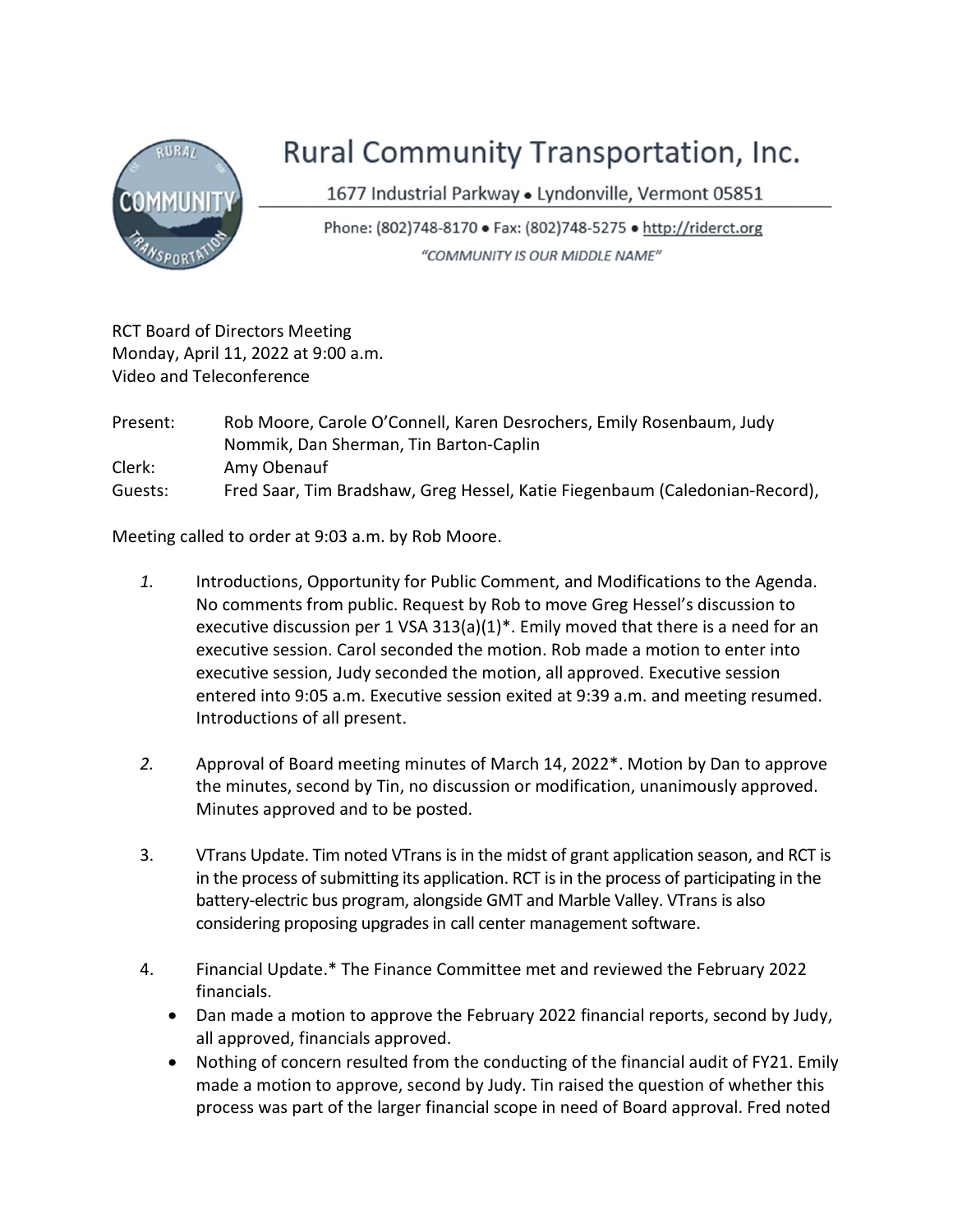that Form 990 is public and gets posted online. No further discussion, all approved the motion.

- The IRS strongly recommends that the Board members review the Form 990 tax return. Fred previously provided this form to the Board. Rob noted that he has reviewed the form and that other members should review it.
- VTrans recommends changing audit firms every five years. Fred recommends that we retain the current firm for the FY22 audit this coming year. Tin made a motion to retain the firm, second by Judy, all approved.
- 5. Adoption of revised Employee Handbook. Based on historical procedure, Handbook sent to the Personnel Committee for their review. Personnel Committee will make recommendations for changes or approval at the next Board meeting.
- 6. Executive Director Update.
	- RCT was able to locate and purchase a needed vehicle, it was in service last week and fits well into the fleet.
	- VTrans is providing guidance on purchasing the remaining needed vehicles. Lack of available parts, increasing repair costs, and lack of available replacement vehicles continue to be challenges to fleet management.
	- RCT is working on introducing a dedicated Medicaid phone queue and operator.
	- Next year, will be replacing Morrisville Loop with micro-transit. Rob is supportive of this change and feels it will serve the community better.
	- RCT is continuing to revive the volunteer driver recruitment and support process.
	- Gas cards for volunteer drivers must be sourced from a community donor.
	- RCT e-mail addresses for Board members were discussed.
- 7. Committee Reports and Updates.

Marketing Committee: Fred met with Jonathan and Dan. Jonathan reviewed the work done pre-COVID and the committee's historic purpose and projects, e.g., logo design, emphasizing the purposes of certain routes, the need to utilize social media more frequently, and the availability of an intern from NVU next fall to assist with marketing tasks.

Personnel Committee: Met during the ad hoc executive director search committee meeting. Emily noted that Rob was going to provide to the Board for approval the communication that would be sent out to staff at the beginning of the search process. Emily posted the content and the board discussed and was comfortable moving forward with the communication. Rob noted that Amy Obenauf and Sandy Thorpe will be staff members involved in the core group of those involved in the search for an executive director. Management at RCT will also be heavily involved. Emily presented the proposed timeline from the search committee.